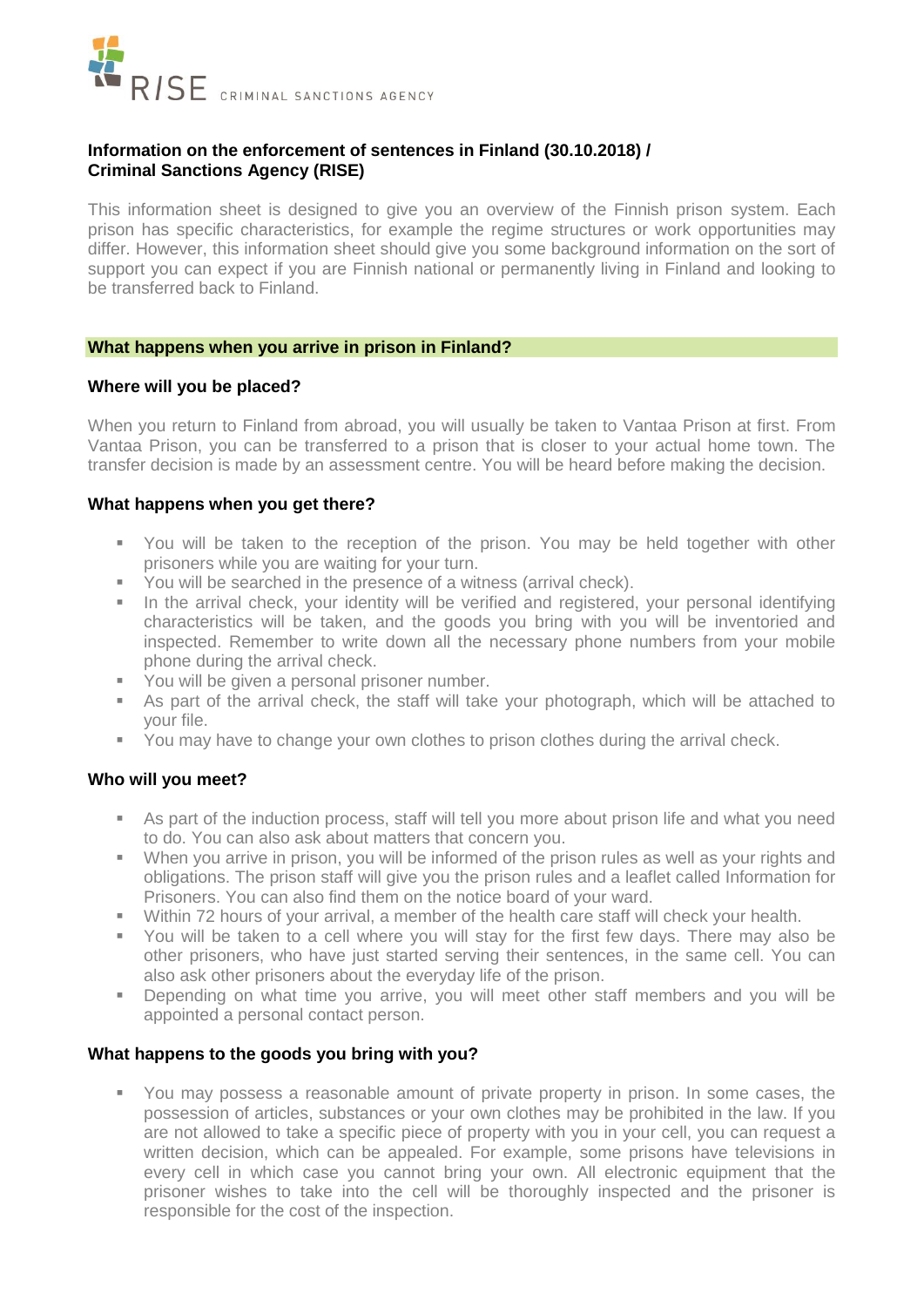

- At the reception, a staff member will make an inventory of all the property you brought with you. Property that you cannot take in your cell will be put in storage and you will get them back when you leave except for anything dangerous or illegal.
- Your friends and family can also send or bring goods to you. You can ask the staff for further instructions.

# **Can you call from prison?**

 You are allowed to call one person to tell that you arrived in prison. Later, you can communicate with those outside prison by telephone at your own expense. You will be explained how to invite family members and friends as well your lawyer or other legal counsel to visit you in prison.

### **Visits**

You can meet your family and friends during the visiting hours of the prison.

Each prisoner has the right to accept visitors under necessary supervision at times reserved for visits as often as it is possible without causing detriment to the order and operation of the prison. A visit may be allowed also at times other than those reserved for visits if it is necessary for the prisoner to be able to maintain outside contacts or for another important reason.

Supervised visits are usually arranged in a large visiting room where the prisoner and the visitor sit on different sides of a table or a long counter.

A prisoner may be granted permission to an unsupervised visit by a close relative, another close person or, if necessary, another person important to the prisoner, if this is justified in order for the prisoner to be able to maintain outside contacts or for another corresponding reason. In addition, it is required that the visit does not endanger the order or security of the prison or the safety of the prisoner or another person, and that it does not harm the operation of the prison.

Usually, the visitors have to leave their personal belongings (including jackets, handbags and phones) in a locker which is normally located at the entrance to the prison. The visitor gets a personal key to the locker. Visitors have to go through a security check, which is similar to those at an airport, before being allowed to enter the visiting room. The security check may be conducted by using, for instance, a metal detector or a trained dog.

In closed prisons, the prisoners may be granted separate visits by their children thus enabling the prisoners to spend time with their children. During the visits by their children, they can, among others, play together. These visits have to be applied for separately.

### **What are the cells like?**

Prisons have different types of wards with different levels of supervision and operation.

The prison staff decides on your placement in a ward and a cell.

You may have to share the cell with other prisoner or prisoners.

The majority of the cells have their own toilets. Showers are either in the cells or in the ward. You can use the shower every day. In most prisons, you also have a possibility to use the sauna. The cells are also equipped with internal phones, which you can use to contact the prison staff.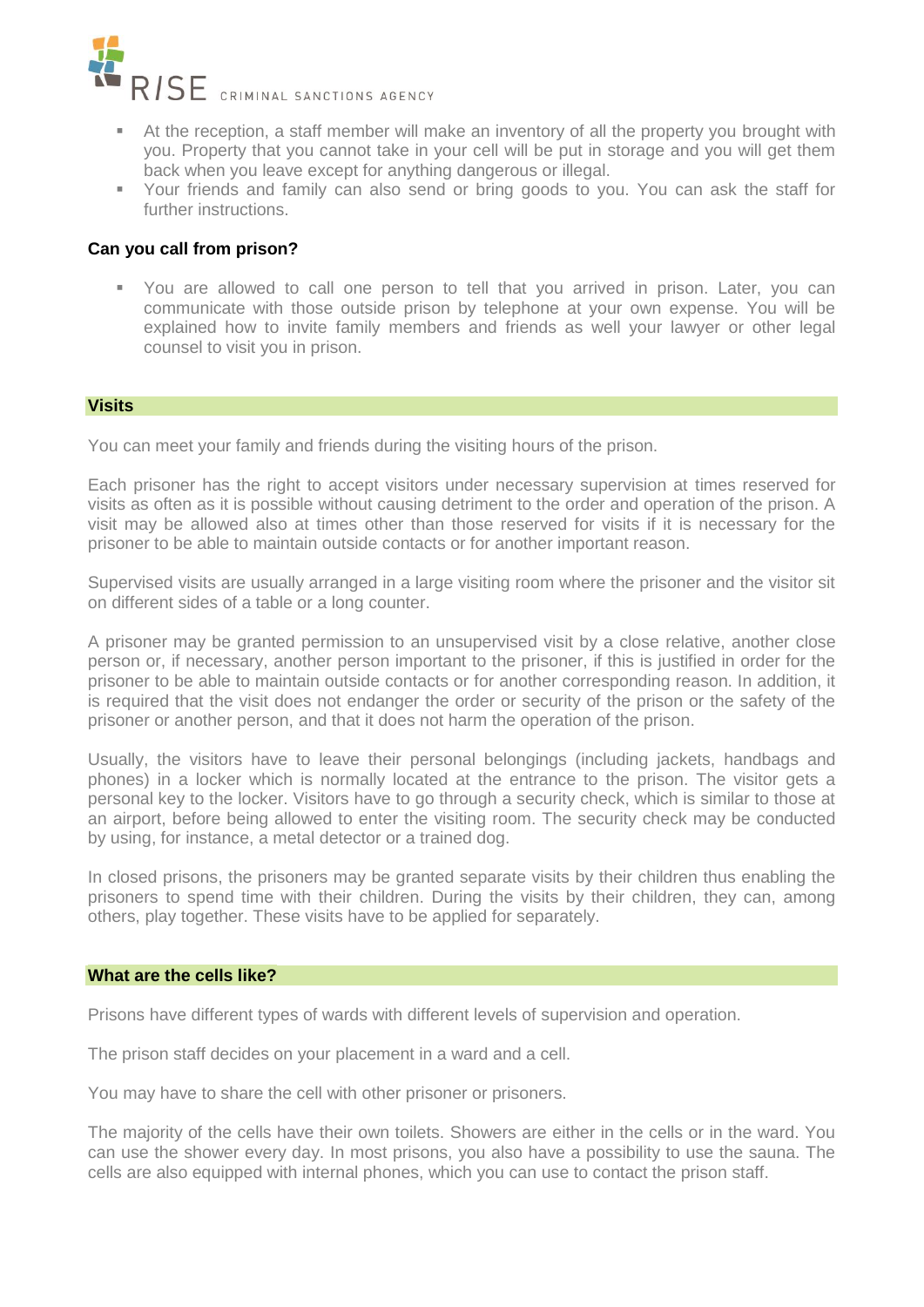

If you want to contact prison staff working outside your own ward, you need to fill in a general inquiry form. The forms are available in your own ward and they will be sent forward on a daily basis.

#### **Health care in prison**

The prisoners' health care services organise health care, medical treatment, and medical rehabilitation in accordance with the needs of the prisoner. The prisoners' health care services have hospitals and polyclinics in the different units of the Criminal Sanctions Agency.

If your illness or injury cannot be appropriately treated or examined by the prisoners' healthcare services, you have to be temporarily transferred outside the prison for treatment or examination under necessary supervision.

If you are transferred from abroad and have a medical condition that requires treatment, you should allow your medical records to be forwarded to Finland. If you have been staying in a country or area with a high risk of dangerous infections, you have to tell the nurse right away in the first meeting.

### **Prison regime**

The daily regimes or schedules vary between prisons and wards.

The sentenced prisoners are obliged to work, study, or participate in other activities arranged or approved by the prison. The goal of the activities is to promote the prisoners' abilities to live without crime, improve their working and functioning capacity, and support a life without substances.

Many prisoners get a chance to work during their sentence term. Different prisons may arrange different work activities, such as, handicrafts, woodwork, metalwork, and agriculture. The prisoners are paid for the work. You can also work for the prison in, for instance, the kitchen, laundry, or cleaning.

The prisons arrange versatile education in co-operation with the educational institutions. The prisoners are offered vocational, pre-vocational, and general education. Higher education studies are available in form of distance learning. On certain conditions, the prisoners can also study in educational institutions outside the prison in the daytime. Studying outside the prison on a study permit is possible in open prisons. The educational institutions give the prisoners study certificates, which include no indication of that the studies were completed in prison.

In addition, the prisons arrange courses to help prisoners gain new skills, such as learning to read and write, use computers, develop their problem-solving and anger management skills.

All prisons have gym facilities that you may access depending on the regime. Moreover, some prisons have a sports hall or hobby room.

Where possible, church services and other religious events are arranged in the prison in accordance with the needs of the prisoners. Prisoners are given an opportunity to meet a representative of their own religion. All prisons have premises suitable for the practice of religion. If your religion includes a special diet or a food restriction, you need to contact the prison staff or the prisoners' health care services by a general inquiry form as soon as possible after you arrive in prison.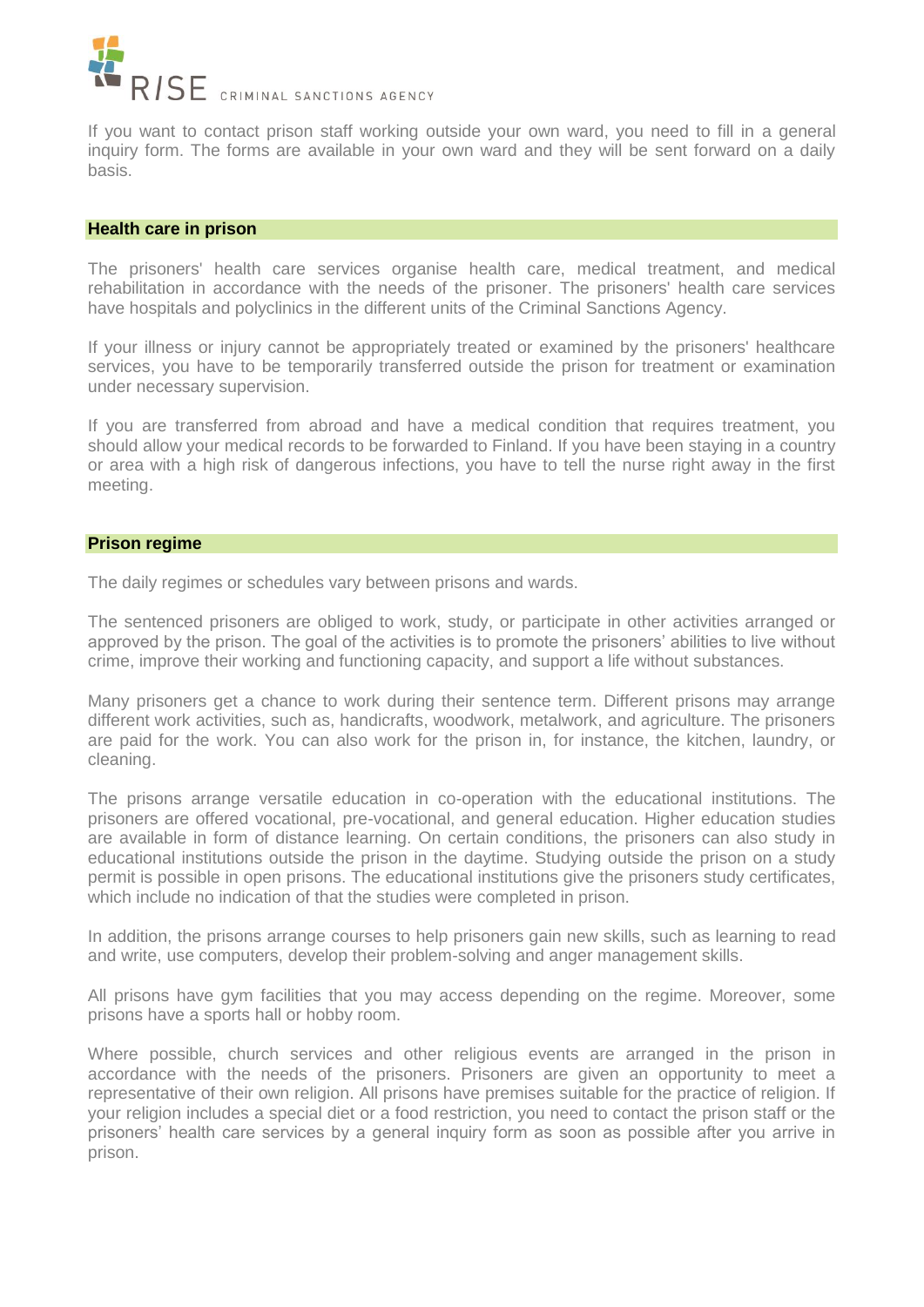

### **Sentence plan**

You will receive an individual sentence plan that covers the term of sentence, your release, and possible conditional release.

The sentence plan includes information about your placement and activities during the sentence term as well as possible probationary liberty under supervision, conditional release, and permissions of leave. The plan is supplemented with a release plan and a supervision plan well in advance of your probable release.

The sentence plan is drawn up in an assessment centre. More detailed information will be added to the plan in the prison where you are placed.

The plan can include programmes that focus on a specific behaviour, such as anger management or sex offender treatment programmes.

The plan may also state that you need additional support with addressing, for instance, drug or alcohol addiction and need specific treatment for it in prison.

### **Closed or open prison**

Prisoners serve their sentence either in a closed or an open prison. Prisoners, who are deemed to adapt to freer conditions than the conditions in closed prisons, are placed in open prisons. They are required to commit themselves to abstinence from substances. Remand prisoners cannot be placed in an open prison.

In closed prisons, prisoners who want it can be placed in a so-called contract ward where they commit themselves to abstain from substances and undergo necessary tests controlling their abstinence. In the contract wards, the abstinence is supported by, among others, different programmes. All closed prisons have a dog trained to detect narcotics. Even if you do not sign a contract for abstinence from substances, you may be tested. Your test results need to be negative if you apply for a transfer to an open prison, a permission of leave, and a family visit.

# **Permission of leave**

You may, upon application, be granted a permission to leave the prison for a short period of time.

The purpose of the permission of leave is to support the prisoners in maintaining their outside contacts, promote their placement in society, and reduce the harmful effects caused by the loss of liberty. A prisoner can apply for a permission of leave based on the length of the sentence term or for an important or a particularly important reason.

### **How do you get transferred to another prison?**

We understand that one of the reasons why you may want to be transferred back to Finland is to be closer to your family and friends. The Criminal Sanctions Agency recognises the importance these relationships may have on your resettlement and, therefore, tries to make this process as simple as possible for you.

When placing prisoners in a prison, the following are taken into account in accordance with the sentence plan: the prisoners' place of residence, maintenance of contacts with their close relatives or other close people, age, gender, state of health, the number of sentences imposed, earlier criminal history, their own wish, and the possibilities to place them in the activity determined in the sentence plan. When making the placement decision, the possibilities of the prisoners to attend to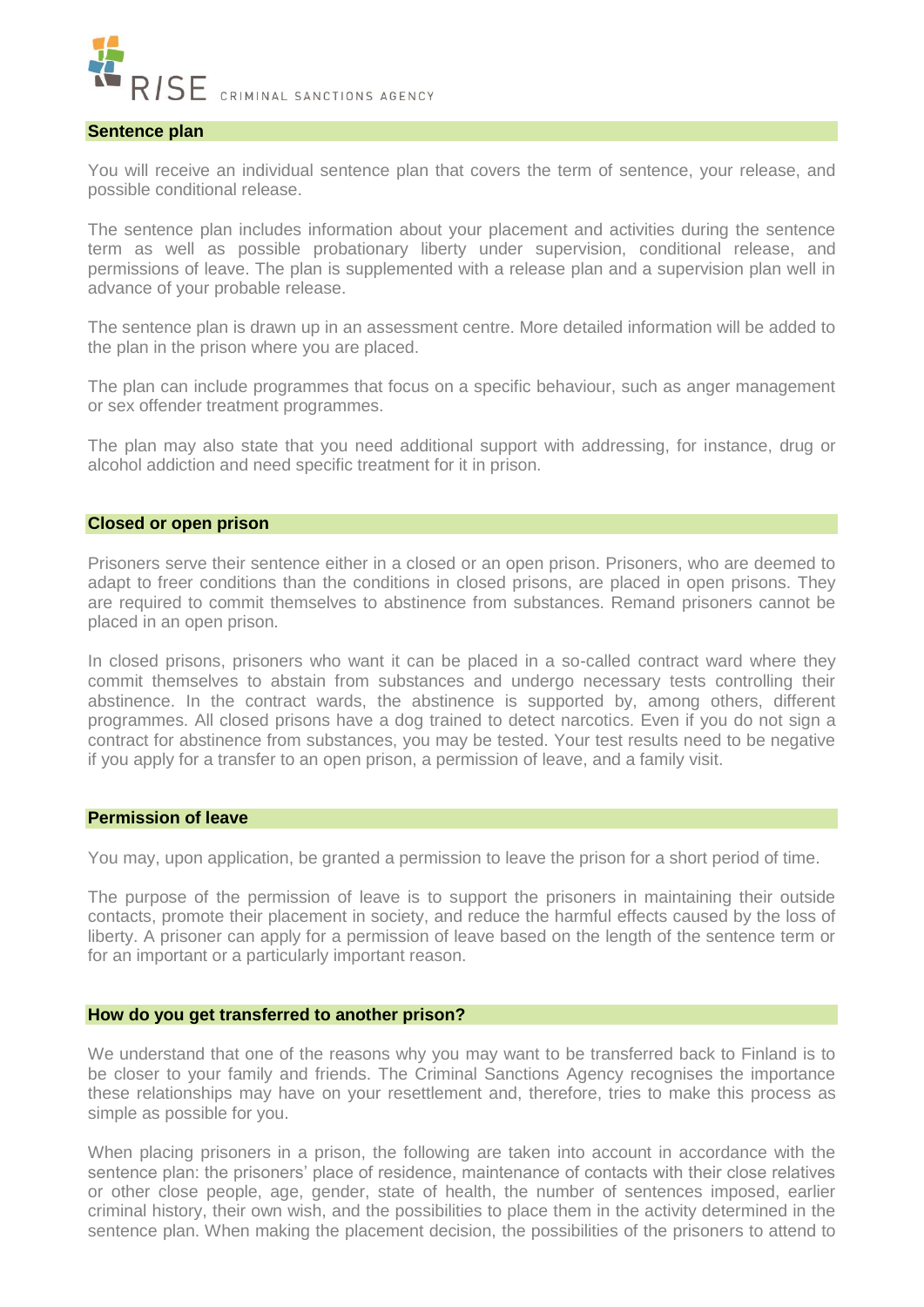

matters relating to the enforcement of imprisonment in their own language have to be also taken into account.

In Finland, you can be transferred from one prison to another. It depends on many factors, such as if the transfer promotes the implementation of the sentence plan or is otherwise justifiable and you can be assumed to adapt to the conditions of the other prison. You can also request a transfer yourself.

A map of all the prisons in Finland is at the end of this guide.

# **Gradually towards freedom**

People serving a prison sentence can be conditionally released when they have served two thirds of their sentence. If you were under 21 years old when you committed the offence, you can be released when you have served half of the sentence. Prisoners, who have not served a prison sentence within three years preceding the current offence, can be conditionally released when they have served half of their sentence or, in the case of a sentence imposed for an offence committed under the age of 21, when they have served one third of their sentence.

Conditionally released prisoners are imposed a probationary period, which can last at most three years. The probationary period can include supervision, which is arranged and implemented by the community sanctions offices of the Criminal Sanctions Agency. If conditionally released prisoners are found guilty of new offences during the probationary period, the court decides whether they also lose their conditional release.

Prisoners can be placed in probationary liberty under supervision outside the prison a maximum of six months before their conditional release. The prisoners are presumed to comply with abstinence from substances and other conditions of the probationary liberty. An implementation plan is prepared for probationary liberty. The compliance with the conditions of the probationary liberty is supervised in various ways.

### **Preparation for freedom**

Besides the placement in an open prison, the prisoners can be given an opportunity to take responsibility and practise for normal life during the prison term by, among others, placing them in a release unit or a ward preparing them for freedom. In the release unit, the main focus is on the intensive preparation for the transition to freedom both with support and independently. Intensive release measures are also carried out in co-operation with other service providers.

### **Prisoners' rights**

The content of a sentence of imprisonment is loss or restriction of liberty. The enforcement of imprisonment must not place any other restrictions on the rights or circumstances of prisoners than those provided by law or those necessary due to the sentence itself.

The prisoners have a right to, among others:

- protection from bullying and racial harassment
- contact a lawyer
- **health care and mental health services**
- exercise outdoors for at least one hour a day
- use the prison library.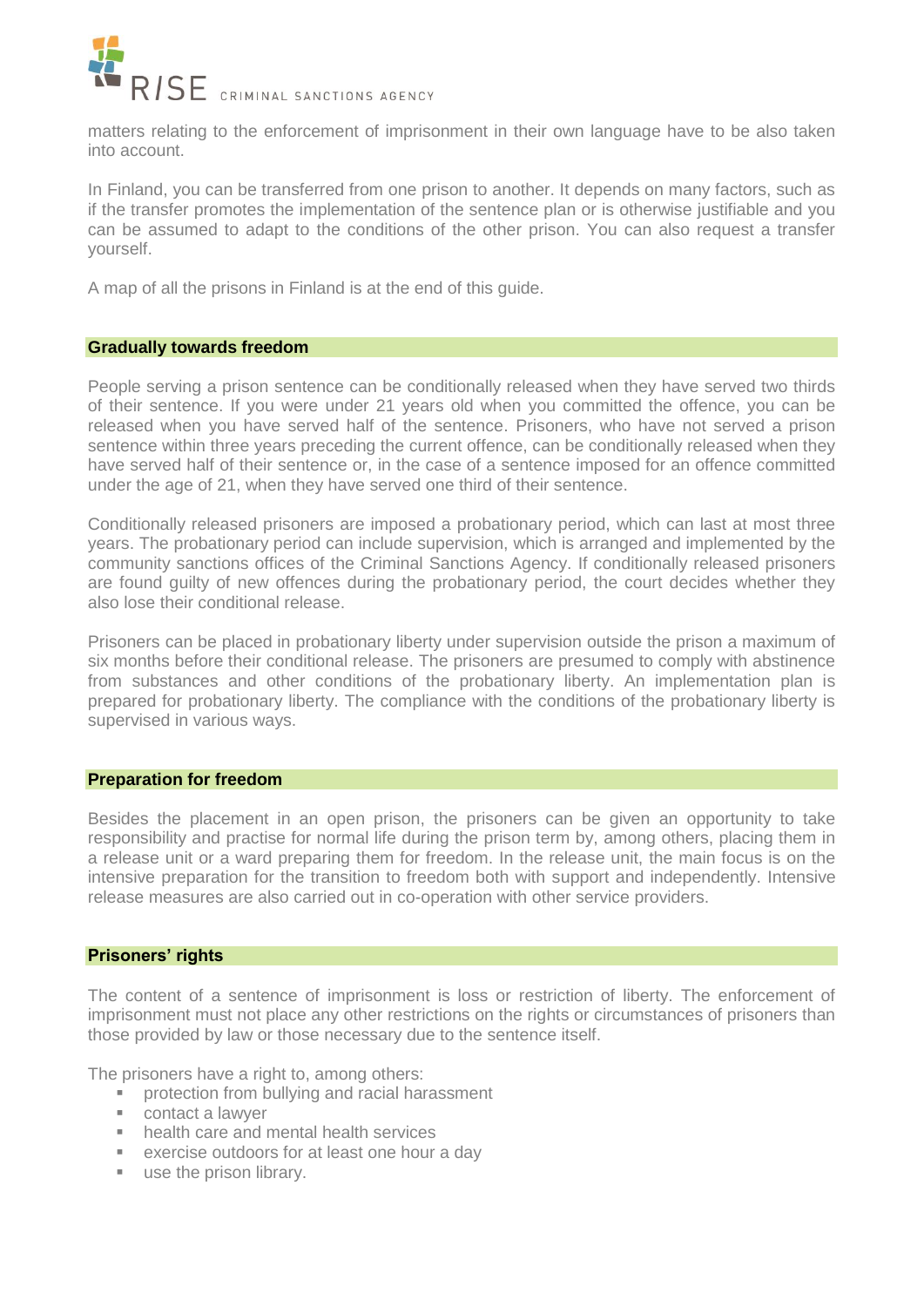

### **What if there are problems?**

At first, you should find someone inside the prison you can tell about your problem. The person can be a staff member or another prisoner.

If you cannot find a solution to your problem, you can write a complaint and send it to, for instance, the Region Centre of your criminal sanctions region or the Central Administration of the Criminal Sanctions Agency.

In addition, the Parliamentary Ombudsman investigates complaints made by prisoners.

A list and contact information of the main authorities supervising the operation of the prisons and the prisoner's health care services can be found either on the notice boards or in a separate folder in the prisons wards.

### **How can you contact the Criminal Sanctions Agency?**

The Criminal Sanctions Agency is responsible for the enforcement of sentences in Finland. It is also the competent authority to decide on prisoner transfers between Finland and EU Member States or the Nordic countries. The Criminal Sanctions Agency operates under the direction of the Ministry of Justice and implements the criminal policy defined by the ministry.

# **Criminal Sanctions Agency (RISE)**

Central Administration Lintulahdenkatu 5 00530 Helsinki Finland Telephone (exchange): +358 29 56 88500 Email: [rise.kirjaamo@om.fi](mailto:rise.kirjaamo@om.fi) Website: [http://rikosseuraamus.fi](http://rikosseuraamus.fi/)

Questions related to the international transfer of prisoners: [kvtp.rise@om.fi](mailto:kvtp.rise@om.fi)